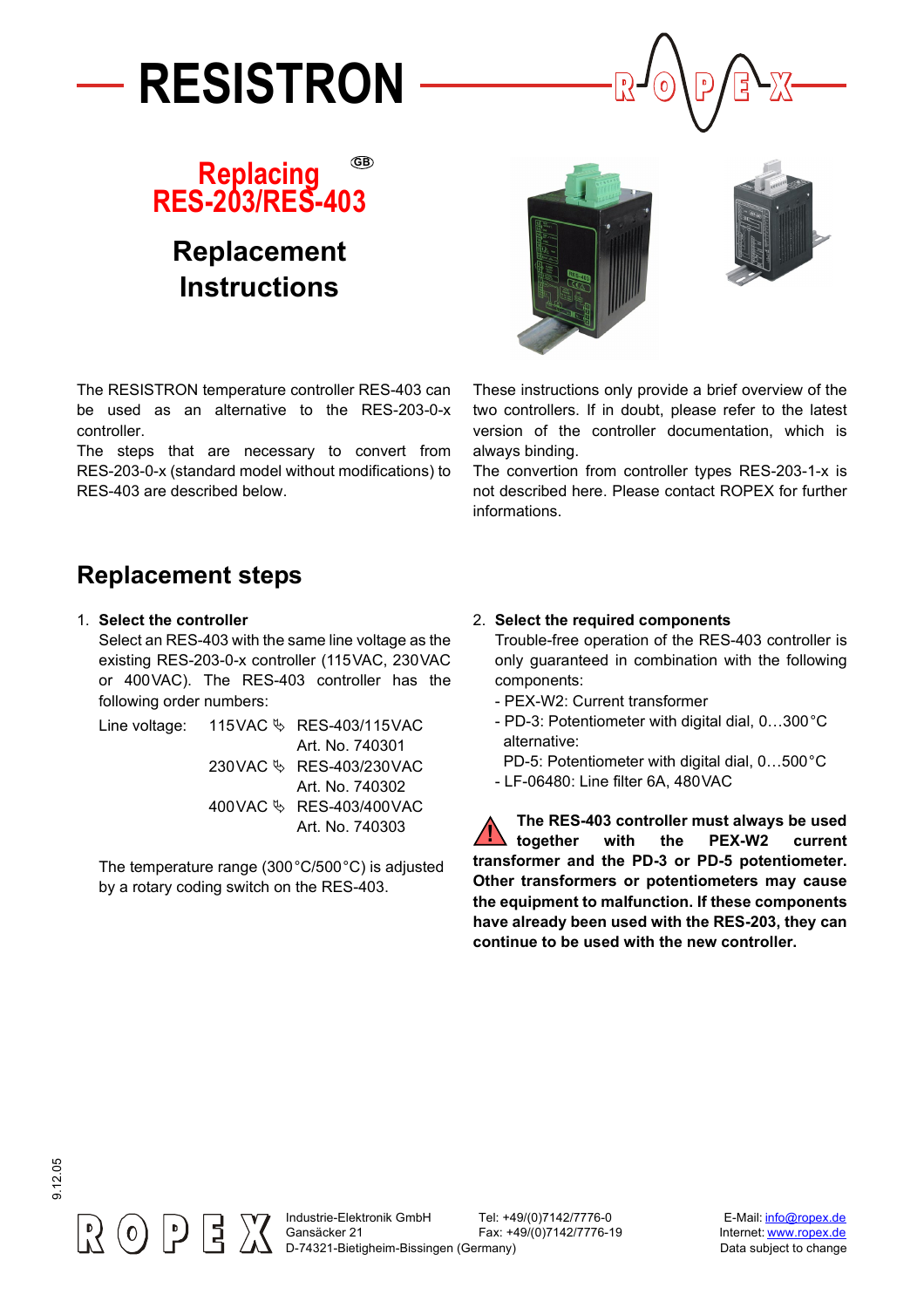

#### 3. **Configure/start up the RES-403**

The RES-403 must be started up as described in "Startup and operation" in the latest version of the controller documentation.

The controllers RES-203 and RES-403 are compatibel acc. the electrical wiring of the terminals (refer: wiring diagramm)

The function AUTOCAL of the controller RES-403 is activated via the push-button on the frontplate. Terminal 8 (AUTOCAL) for the corresponding

external control signal is not used. On the RES-203 this terminal was not used too.

**The settings of the DIP switches on the RES-203 are NOT the same as those on the RES-403. Please set these switches in accordance with the ROPEX Application Report, in order to avoid malfunctions !**

**As of October 2005 the function AUTORANGE is integrated in the RES-403. The voltage and current ranges will be adjusted automatically when AUTOCAL is performed.**

#### Old setting ranges on the RES-203:



Set the DIP switch to select the secondary voltage range that will be used. With extreme low resistance heatseal elements (less than 100 mOhm) or with extremely high secondary currents (larger than 80 A) additional switch No.5 must be ON.

| $U_2$ (V) 3 - 10 8 - 30 20 - 60 50 - 80 $I_2$ > 80 A |  |  |  |
|------------------------------------------------------|--|--|--|
| Switch No. 1                                         |  |  |  |

New setting ranges on the RES-403 (Up to Sept. 2005):

| $U_2(V)$<br>SWITCH<br>ON                |  | <b>OFF</b><br>$\Rightarrow$ Factory settings<br>12345<br><b>ON</b> |                   |            |                |                   |            |            |  |
|-----------------------------------------|--|--------------------------------------------------------------------|-------------------|------------|----------------|-------------------|------------|------------|--|
| ΄3<br>ယ                                 |  | U <sub>2</sub>                                                     | <b>DIP switch</b> |            | $\mathsf{I}_2$ | <b>DIP switch</b> |            |            |  |
| $\frac{4}{5}$<br>4<br>S<br>$\mathbf{N}$ |  |                                                                    | 1                 | 2          | 3              |                   |            | 5          |  |
| $\overline{5}$<br>ō                     |  | 110V                                                               | ON                | <b>OFF</b> | <b>OFF</b>     | 30100A            | <b>OFF</b> | <b>OFF</b> |  |
|                                         |  | 660V                                                               | <b>OFF</b>        | ON         | <b>OFF</b>     | 60200A            | ON         | <b>OFF</b> |  |
|                                         |  | 20120V                                                             | <b>OFF</b>        | <b>OFF</b> | ON             | 120400A           | ON         | ON         |  |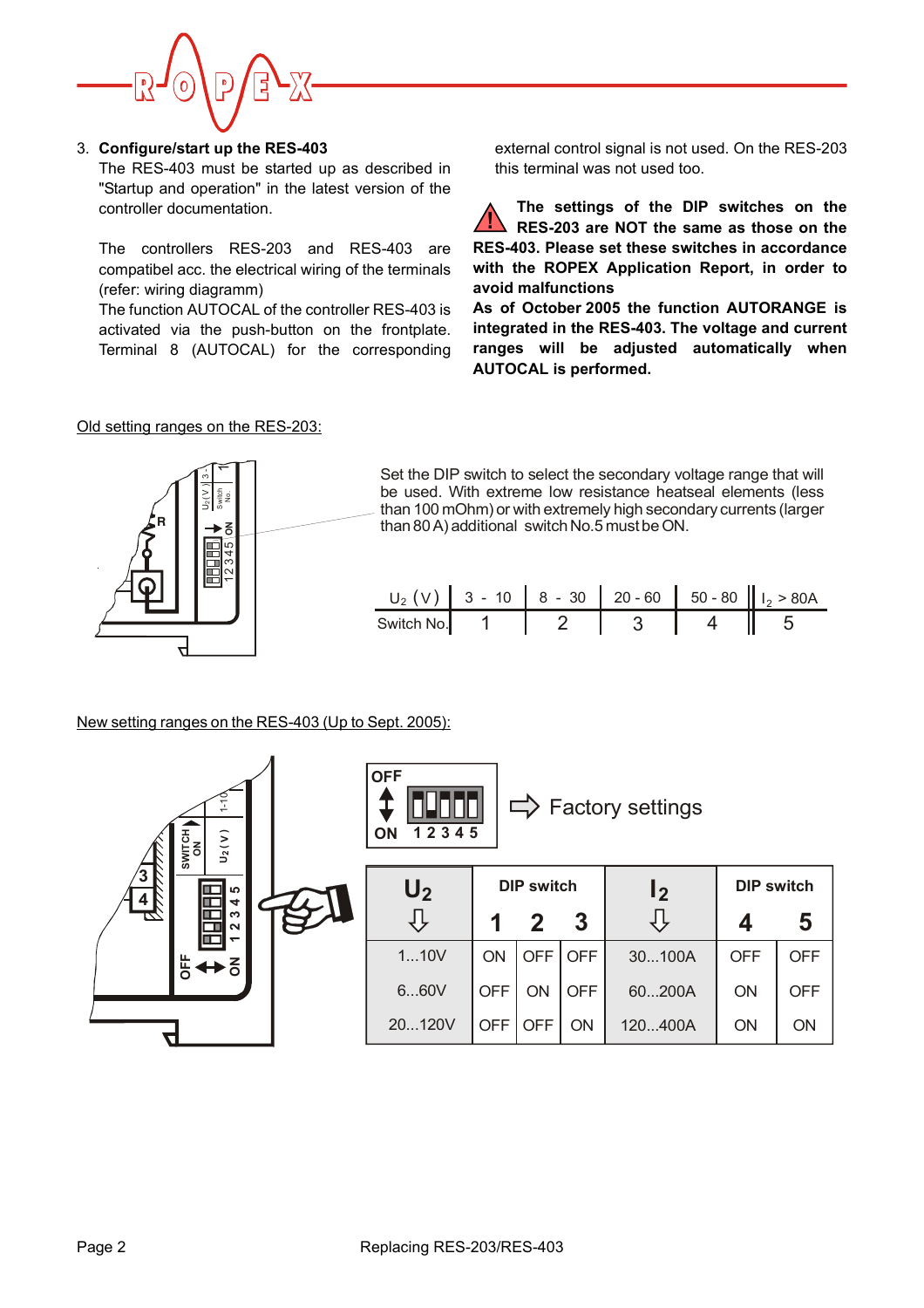**The table below compares the two controllers. These settings can be taken as a guide (e.g. when the controller is started up the first time):**

|       | <b>RES-203</b> | <b>RES-403</b><br>(Up to Sept. 2005) |  |  |  |
|-------|----------------|--------------------------------------|--|--|--|
|       | DIP switch ON  |                                      |  |  |  |
| $U_2$ | 1              | 1                                    |  |  |  |
|       | 2              | 2                                    |  |  |  |
|       | 3              | 3                                    |  |  |  |
|       | 4              | 3                                    |  |  |  |
| פו    | 5              |                                      |  |  |  |

## Function AUTORANGE on the RES-403 (As of Oct. 2005):

As of October 2005 the RES-403 has no DIP switches anymore. The voltage range (0,4…120V) and the current range (30…500A) will be adjusted automatically when AUTOCAL is performed.

 $-\sum$